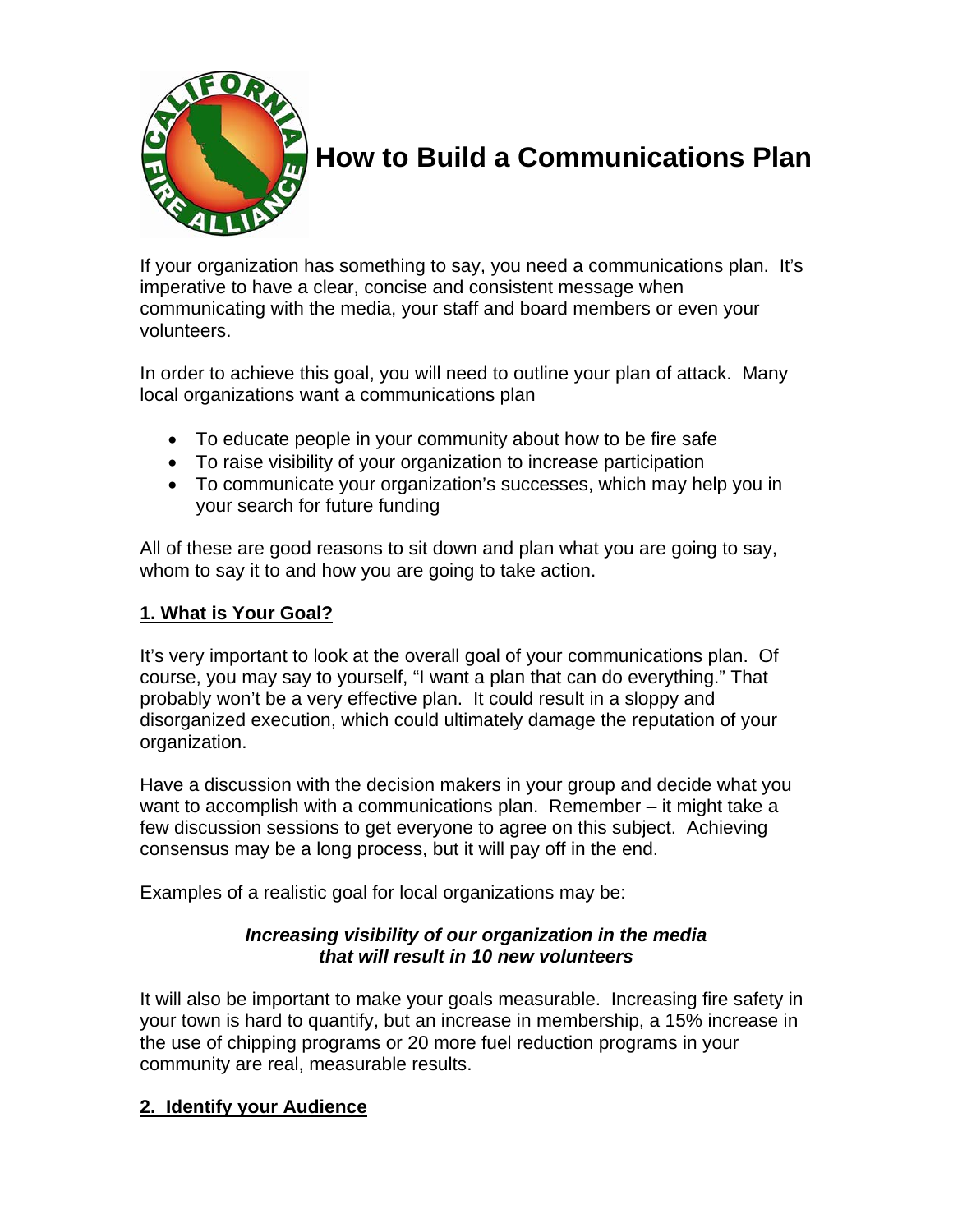When determining your target audience, start by looking at the internal and external stakeholder groups. What is a stakeholder? These are people who have a "stake" in any wildfire and defensible space management measures. With respect to wildfire issues, a wildfire stakeholder can be defined as anyone who has influence upon the implementation of fire protection measures, such as homeowners, industry, municipal officials and staff, people who use the area for recreation and forestry. Of course, each community is unique and therefore the list of stakeholders will vary among them.

Your target audience could be broad, such as the all the residents of your community, or narrow, such as elected officials in your community. Remember that the more you know about your audience and the more narrowly it is defined – the more successful you will be. If you target a neighborhood, instead of the whole town, you will be able to direct your resources better and also be able to measure success more accurately.

#### **3. Assess Information Needs**

This is one of the most important steps of a successful communications program and, unfortunately, one of the most often overlooked. It is important to determine what your audience knows, what they need to know, want to know, and expect, and how that information does or should get to them.

This initial research doesn't have to be done by a Ph.D. Just be sure to take a good look around you. Ask yourself:

- What other organizations are involved in this issue?
- What materials and research do they have?
- What has your audience been told in the past, and how often?
- Have there been many news stories on this topic in your community?
- Are there existing materials and campaigns going on in your community?
- Does your audience know about them? Are they working?
- Where does your audience get its information from? The newspaper? The radio? The local gardening or landscaping business or club?

If you spend some time to research these issues, instead of just assuming that you already know, will make your communications more effective and make your organization a valuable asset to your audience.

#### **4. Identify Information Sources**

This Web site can provide you with many sources of information, but don't forget about your own community. You can also check with your local representatives of the California Department of Forestry and Fire Protection, the U.S. Forest Service and your local Fire Safe Council.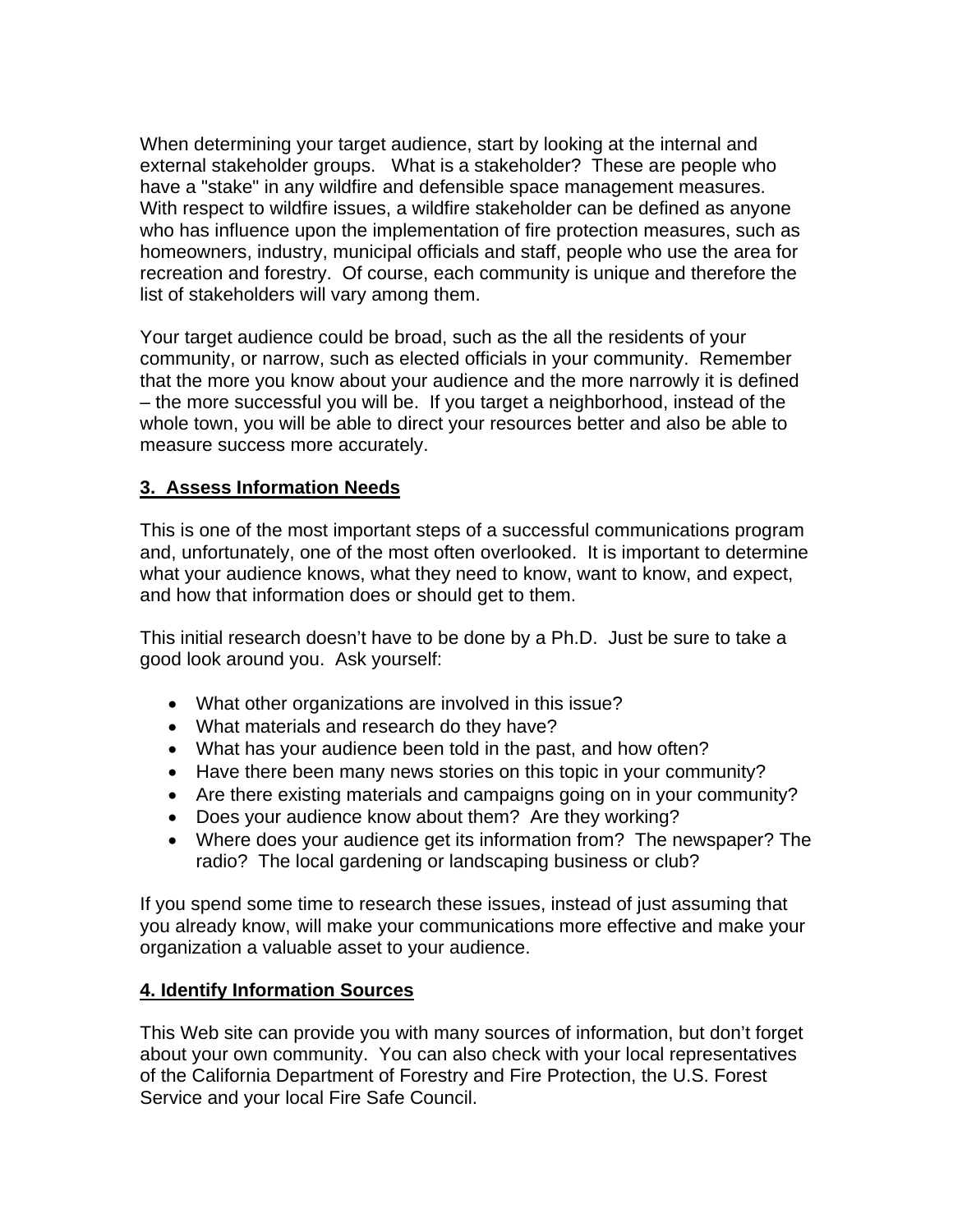There is a lot of information out there, so share the responsibility for gathering this information. Assign members of your organization to collect and monitor these sources for new and re-occurring information throughout the year. The California Fire Safe Council and CDF provide press kits and campaigns throughout the year, particularly around key events such as Wildfire Awareness Week.

Also, look for information about new projects from the Bureau of Land Management, Department of Parks and Recreation and the U.S. Fish and Wildlife. Having a steady stream of news stories and messages will keep your campaign fresh.

## **5. Identify the Best Media and Methods Available**

These choices will depend, of course, on your target audience. If you are looking for a broader audience, look at a variety of options for media – radio, newspapers and community circulars, local cable shows and online media such as community billboards and Weblogs.

Also, think about other ways to get you message out. Can you reach your audience information presentation at community meetings such as Rotary or local garden clubs? Do you want to start an email list, or is a newsletter (either digitally or on paper) the best route?

Remember that people absorb information in different ways, so think about your target audience before investing in media.

## **6. Identify Key Messages, Announcements and/or Marketing Tools.**

Defining your message is the basis of any successful campaign. But, you don't need a slick advertising campaign or a large marketing budget to make an imprint in your own community.

This Web site can provide you with campaign messages and announcements from the Alliance members to incorporate into your own campaign. Having a consistent theme and message with an existing campaign will give your campaign additional reach and resources. Where you add value to the local press is by giving the campaign a localized feel with community-specific marketing techniques and local spokespersons.

#### **7. Identify Key Events/Milestones/Deliverables**

A steady drumbeat of news is a good way to keep your issue relevant, but you don't want to bore your audience with every detail. It is important that your news releases are, in fact, newsworthy.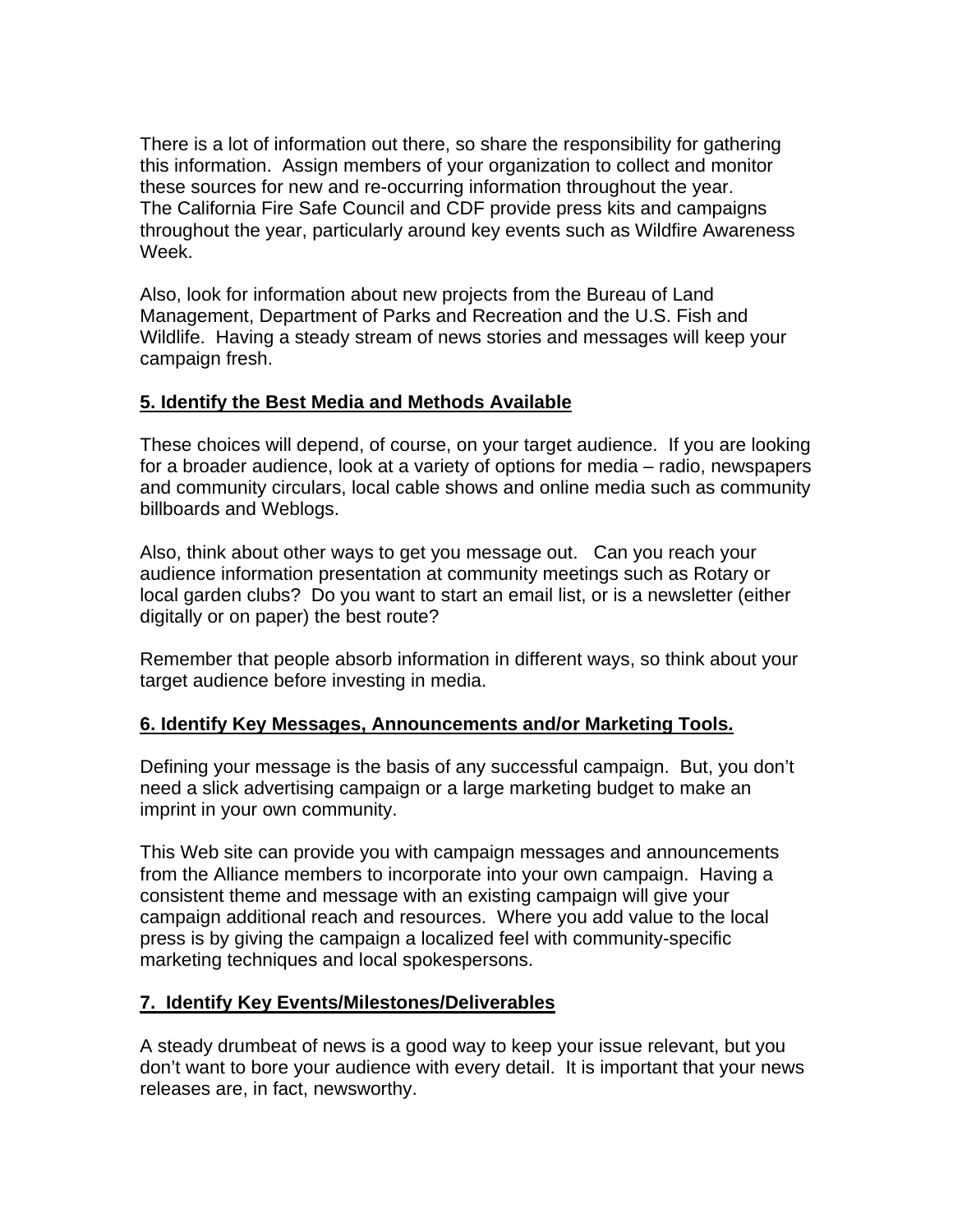It is also beneficial to have a calendar that pinpoints key events throughout the year. This will help you define when your communications program will be most effective.

The Alliance's calendar with key events and programs can help get you started. Add in your local events. This will start you on your way to a full newsworthy calendar.

Don't forget that the best message is success. Plan on announcing newsworthy community events and projects as they happen.

## **8. Document the Approval Process**

Nothing stops a good news story like a press release that didn't make it on time. Because each organization is unique, you should decide ahead of time who needs to approve press releases, newsletter articles and other communications materials.

Be realistic about how much time it will take for these people to read and comment. Write down the steps and timeline for this process and get everyone involved to agree to it.

## **9. Assign Responsibilities for Tactics**

Remember that you don't have to do everything by yourself. Assign responsibilities such as spokesperson, copy writer, graphic lay out and community liaison to others in your organization or community.

## **10. Define an Inquiry Process**

When you identify a spokesperson for your organization and the campaign, be sure to develop a process for how the media should contact the spokesperson. Have a procedure on hand on how to handle impromptu requests as well and let everyone in your organization know what to do when a call comes in.

#### **11. Develop a Library**

Archiving the organization's projects and other campaign information will be beneficial for staff and volunteers to have a sense of the organization's history.

Keeping accurate records and copies of all press coverage and campaign material makes every future campaign stronger and more effective. Also, it will help you build reports of your completed projects.